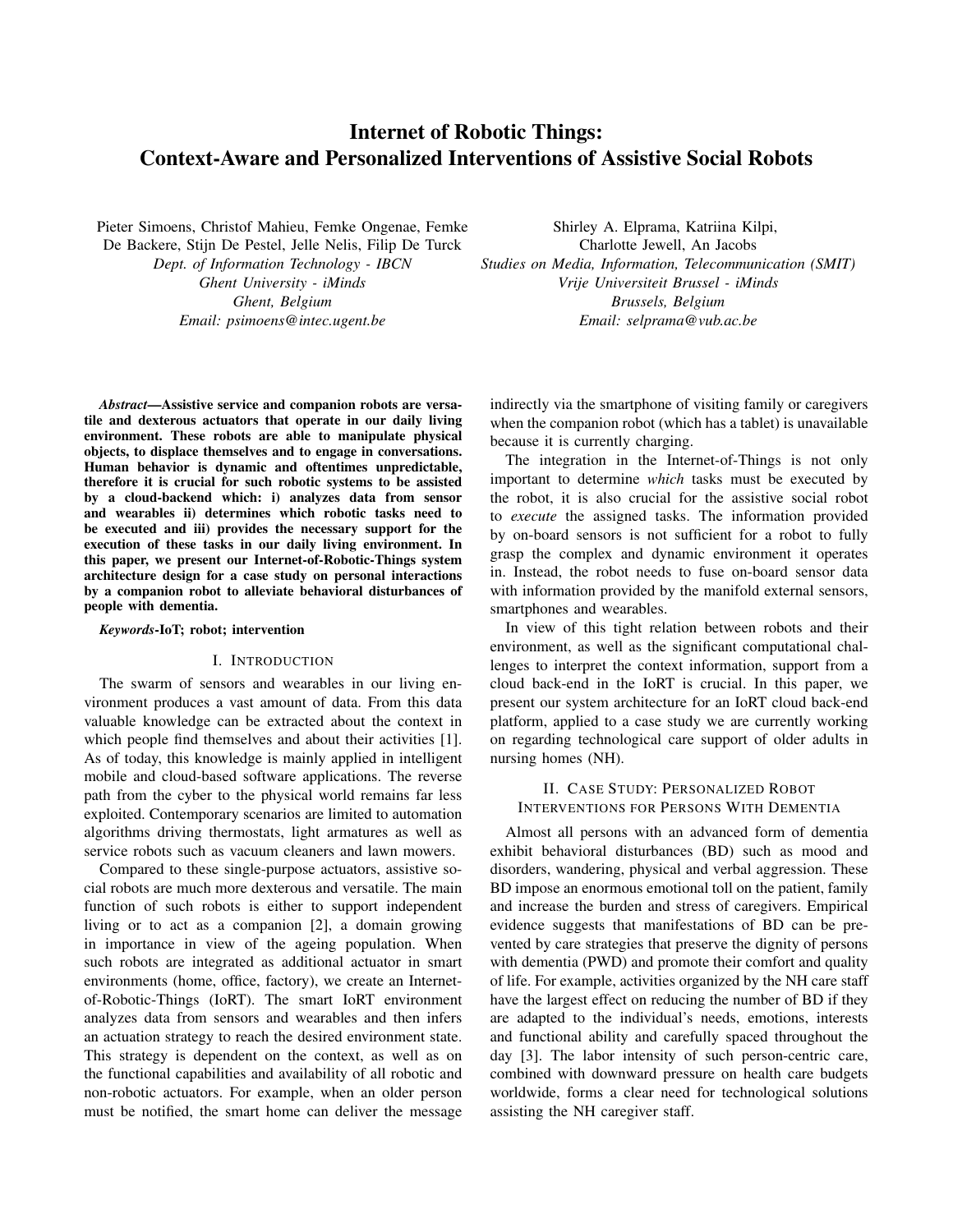## *A. Technology concept*

We are currently building the IoRT service platform visualized in Figure 1. This platform drives personalized interventions of the humanoid care robot Zora<sup>1</sup> in the dementia ward of nursing homes.



Figure 1. Behavioral disturbances are detected by combining sensor and wearable data with context information. The platform alerts a caregiver or creates a companion robot intervention task. Tasks are scheduled over a pool of robots, taking into account their current position and battery level.

The aim is to have Zora walking from one resident to another, each time engaging in a personalized interaction, e.g. playing a favorite song or asking questions about memorable events in the lifetime of the PWD. As PWD revisit the past more and more, the research hypothesis is whether the robot will be able to elicit positive memories associated with positive feelings, which in turn could prevent or alleviate BD manifestations.

Currently, Zora is used for recreational and therapeutic activities. These are essentially predefined sequences of instructions that are manually activated by the care staff. Our service platform instead embeds Zora in a more structural way in the care process, so as to have one or more robots operating 24/7 without involvement of the care staff. BD manifestations are detected by analyzing sensor and wearable information. These detections are combined with personal information about the residents provided by the care coordinator, as well as organizational context information (menu, floor map, activity and meal timetables) to generate a per-resident intervention strategy. In acute situations, the actuation strategy is to alert the staf or to send a robot to temporarily distract the PWD. In addition, proactive interventions are scheduled collaboratively over multiple robots throughout the day/night (24/7), based on historical knowledge extracted from the sensor and wearable data, and taking into account the limitations of individual robots, e.g. on battery lifetime or walking speed.

#### *B. Use case scenarios*

Wandering *It's 23:50 and the NH residents are in their rooms. Marie, a PWD, woke up, left her room, and is currently wandering in the hallways. She is known to wander around at times and bother other residents by entering their rooms. As soon as the presence sensors in the NH register that Marie left her room, the Zora robot is instructed to approach her. In the mean time, the nurse on night shift receives a message that Marie left her room but that Zora is on her way to Marie. The robot finds Marie using a combination of tracking sensors and signals emitted by a chip in her bracelet. Zora says to Marie that it is too early to be up and suggests to go back to her room. Marie goes back to her room and the system sends a message to the nurse that Marie is back in her room.*

Screaming *Paul, a PWD, is waiting in the common area of the NH after dinner, while all residents are brought to their rooms one by one by a team of caregivers. Some residents are able to go to their room by themselves, but the majority - like Paul - needs help. Paul raises his voice and calls for the caregivers, but they are busy taking care of other residents and go to him immediately. The calling has been detected by microphones and Zora is walking towards Paul. At the same time, the caregivers on duty receive a message on their smartphone that Paul is calling but that Zora is on her way. Since it is known that Paul likes American music, Zora plays a song of Sinatra. Paul enjoys the song and is distracted, so he stops calling for the caregivers and starts singing along with the robot. Then, the caregivers receive a message on their smartphone that Paul has calmed down and stopped screaming by Zora playing music for him.*

## III. SYSTEM ARCHITECTURE

Figure 2 visualizes the different modules of our cloud platform. Each module is further discussed below.

## *A. Sensor and wearable data input layer*

This layer provides the necessary input data to accurately detect and predict BD manifestations, and to assist the humanoid robots in their personal interventions. We have installed GrovePi+ gateways at various places in two NH participating in this project. The installed sensors capture data relevant for the two use cases described, as well as additional context information so as to identify possible patterns and triggers of BD manifestations. To hide the different protocols and interfaces of the installed sensors, we leverage on our DYAMAND middleware [4].

Wandering behavior is an umbrella term for various in-room and out-of-room movement patterns, and can be captured using indoor localization techniques [5]. Because PWD are removing body-worn sensors and wearables, we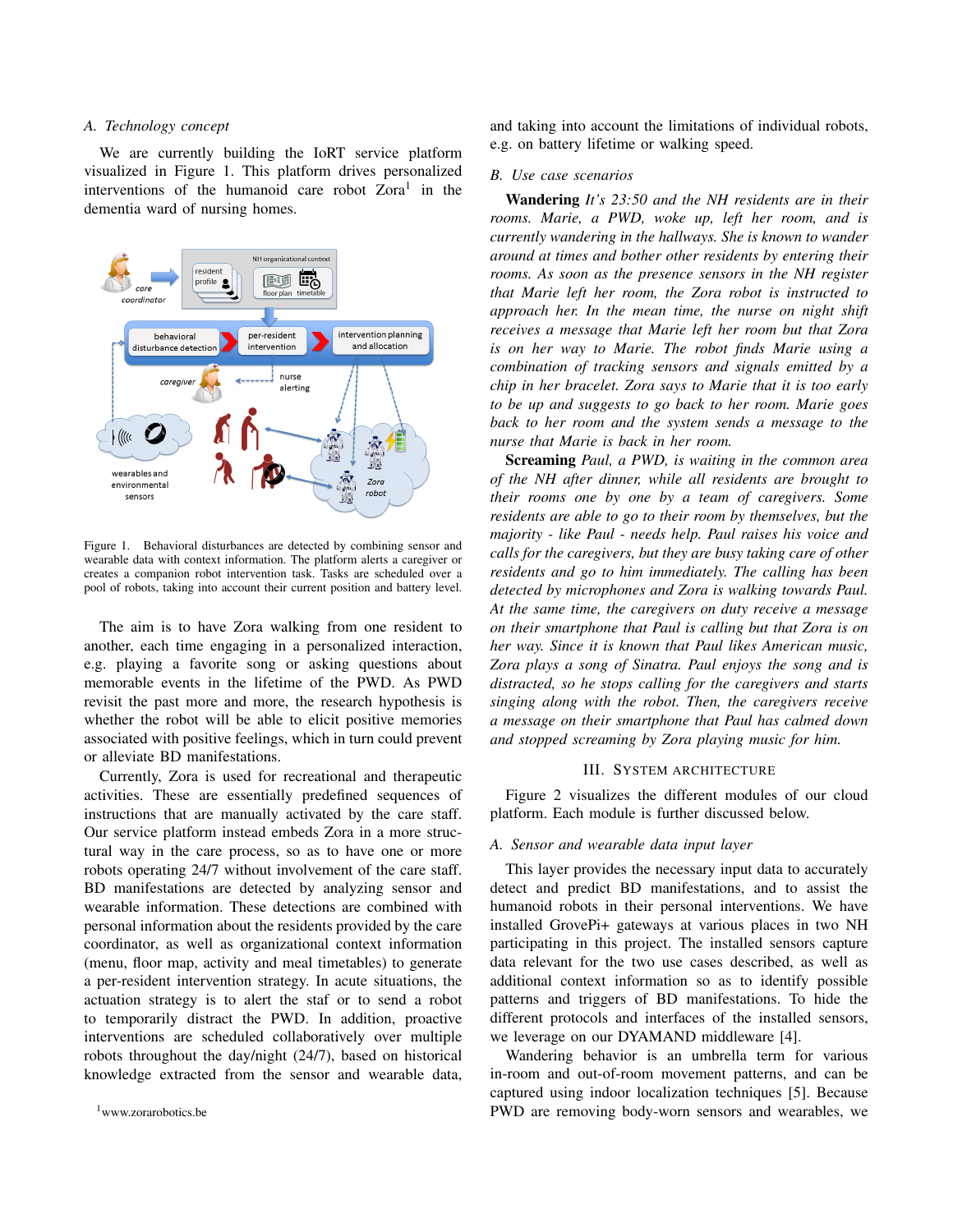

Figure 2. Technical architecture of our IoRT service platform, comprising five modules.

are experimenting with positioning sensors placed on walls<sup>2</sup>, complemented with Bluetooth Low Energy tags attached to wheelchairs and rollators. Screaming can be detected by measuring the sound level in various parts of the NH. Additional sensors provide context information on room presence, temperature and humidity.

## *B. Data analytics (DA)*

This layer is responsible for translating raw sensor data into meaningful context information. It is comprised of two modules, one for the detection of BD manifestations and one to track the robots, NH residents and caregivers.

In the first module, state-of-the-art probabilistic pattern recognition algorithms for BD detection [6] are combined with reasoning algorithms on an ontology-based context model. The ontology is an extension of the Ambient-aware Continuous Care Ontology [7], with specific knowledge needed in the BD domain, such as the observations made by the sensors and their interrelationships, the spatial layout of the NH, the time of day, the activity schedule, and the profiles of the elderly, e.g., which BDs they exhibit, preferences and needs, severity of dementia. To implement this context- & profile-aware algorithm, the MASSIF platform [8] is used for semantic annotation of and reasoning on IoT data.

The second DA module is the environmental mapping. This component enriches the floor plan of the building with information that is particularly relevant for the robotic path planning. Zones such as a bathroom are inaccessible for the robot for privacy reasons. Other regions should only be accessed under very specific conditions. For example, robots underneath a table might surprise older adults, yet this region can be used in case the robot must rapidly free the way for an approaching older adult. All this information is encoded as annotations to the floor plan. The floor plan is also updated based on dynamic information, e.g. doors being closed, residents moving around, etc.

#### *C. Intervention Task Generation (ITG)*

This component determines the appropriate IoRT actuation strategy, based on the context, type and priority of the BD detected. The algorithms are also implemented with the MASSIF platform using the same ontology as the DA component. Possible actuations are alerting caregivers or robotic tasks. For example, when the algorithm detects with a low probability that somebody is wandering in the hallway, but the identity of the PWD is difficult to assess, the intervention could consist of sending the robot to the scene in order to gather additional information through its camera and through conversation. On the other hand, when aggressive behavior of a PWD is detected, a better intervention is to immediately alert the staff. The type of intervention also depends on the PWD and on the context. Some PWD might respond better to particular types of interactions (conversation, playing music), and the sound level of the robot should be adapted to the degree of PWD hearing impairment as well as to the time of the day. Variation over time should also be taken into account, to ensure long-term interest of the PWD in robot interaction. Lastly, the platform's intervention strategy also comprises pro-active robot tasks, e.g. the robot should visit each PWD two times a day, or it should announce the news item of interest to the PWD each morning.

# *D. Robot Pool Management (RPM)*

The RPM module is responsible for scheduling the personal intervention tasks over the set of robots deployed in the NH, taking into account priorities and robot availability.

The scheduler receives interventions tasks from the ITG, as well as other types of tasks, such as to return to a charging station, or to take an evasive maneuver when encountering a resident. The actual execution of the tasks is delegated to the Task Execution Control Module. Decoupling the task planning from the task execution is necessary because robots are frequently taken out of the system, e.g. because they are used for therapy, have lost Wi-Fi coverage or are locked up by a closed door. In these cases, the tasks assigned to that robot will be redistributed. The scheduler is supported by two planning services.

Charging needs to be planned carefully to ensure 24/7 operation without manual interventions from the NH staff. Two robots cannot be connected to the same charging station at the same time, and a robot should have sufficient

<sup>2</sup>provided by another project partner, see www.xetal.net